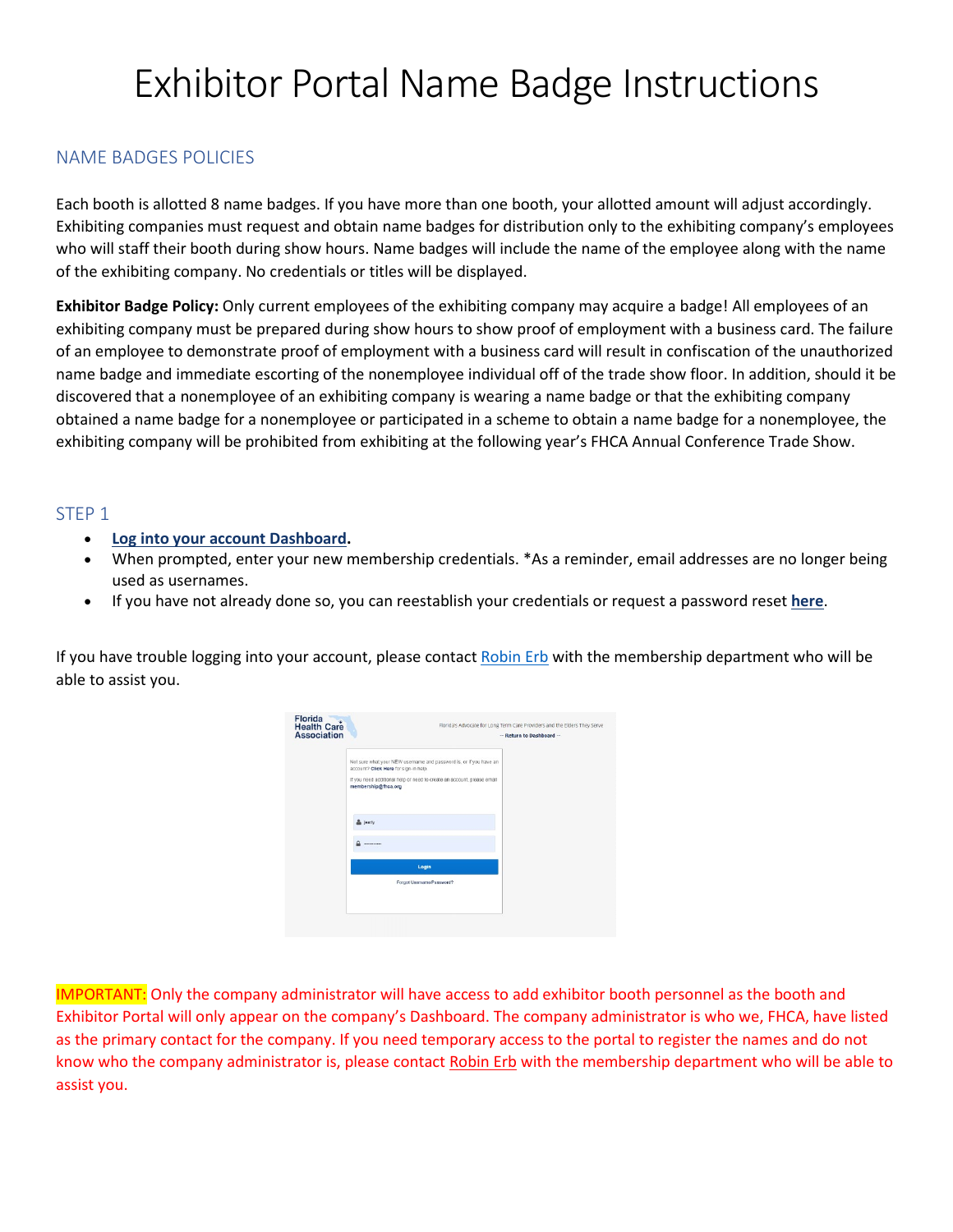#### STEP 2

• Select the '**Exhibitor Portal Entry**' on the left-hand side of the Dashboard.

| Fiorida<br><b>Health Care</b><br><b>Association</b>                                                                                                                                              | Florida's Advocate for Long Term Care Providers and the Elders They Serve<br>-- Return to Dashboard --                                          |
|--------------------------------------------------------------------------------------------------------------------------------------------------------------------------------------------------|-------------------------------------------------------------------------------------------------------------------------------------------------|
| <b>MENU</b><br><b>Personal Information</b><br><b>My Profile</b><br><b>Change Password</b><br>My Bio                                                                                              | <b>INVOICES</b><br><b>Show</b><br>$\circledcirc$ Paid Invoices $\bullet$ Unpaid Invoices $\circledcirc$ All Invoices<br><b>See All Invoices</b> |
| <b>My Saved Accounts</b><br><b>Manage My License</b><br><b>Company Information</b><br><b>Employee Management</b><br><b>Invoice History</b><br>Pay Open Invoices<br><b>Exhibitor Portal Entry</b> | <b>Messages to View</b><br>5<br>$\overline{\mathbf{v}}$<br>view all                                                                             |
| <b>Membership Management</b><br><b>Renew Membership</b>                                                                                                                                          | <b>Message History Report</b>                                                                                                                   |
| <b>FHCA Store</b><br><b>Bookstore</b>                                                                                                                                                            | Me<br>Date Sent $\overline{\mathbb{F}}_{\downarrow}$<br>Subject<br>Det                                                                          |
| Log Off                                                                                                                                                                                          | G<br>05/26/2022<br>FHCA - Abandoned Cart                                                                                                        |

#### STEP 3

• Once inside the Exhibitor Portal, your trade show registration will be present with two icons next to it.

| <b>Florida</b><br><b>Health Care</b><br><b>Association</b>               |                                       | Florida's Advocate for Long Term Care Providers and the Elders They Serve<br>-- Return to Dashboard -- | <b>POST</b>                                                      |
|--------------------------------------------------------------------------|---------------------------------------|--------------------------------------------------------------------------------------------------------|------------------------------------------------------------------|
| <b>My Expo Events</b>                                                    | ID:<br>123456<br>Name:<br>Jenny Early |                                                                                                        | <b>My Available Companies</b><br><b>ABC Company</b><br>$\bullet$ |
| <b>Events</b><br>$\checkmark$<br>乍<br><b>Events</b><br>▼<br>$1 - 1$ of 1 |                                       | $\times$                                                                                               |                                                                  |
| <b>Events: Current</b>                                                   |                                       |                                                                                                        |                                                                  |
| <b>Description</b>                                                       | <b>Expo Date</b>                      | Location                                                                                               | <b>Action</b>                                                    |
| 2022 Tradeshow                                                           | 08/01/2022                            | Hyatt Regency Orlando in Orlando, FL                                                                   | နုန<br>$\overline{a}$                                            |
| $1 - 1$ of 1                                                             |                                       |                                                                                                        |                                                                  |

• Select the people icon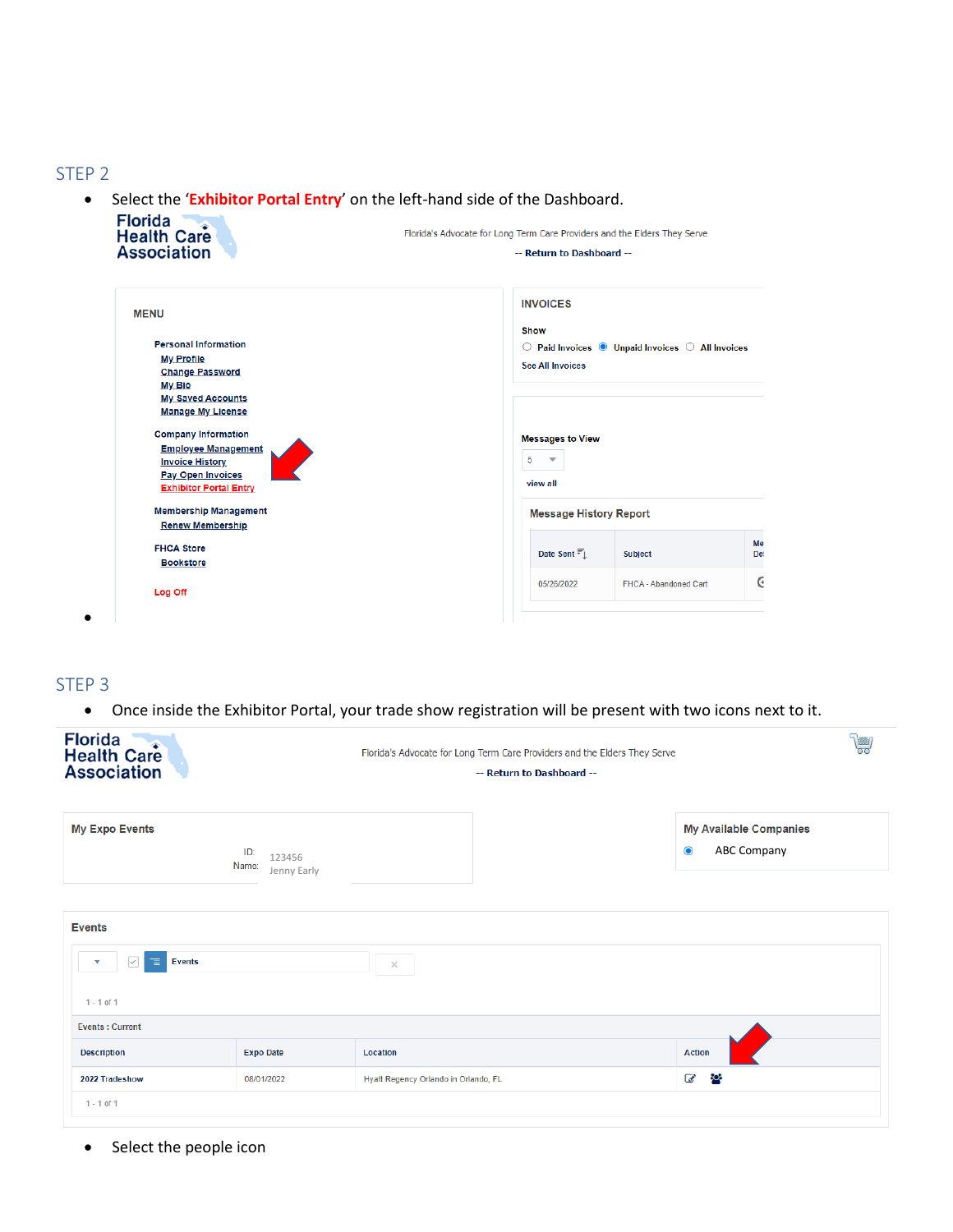#### STEP 4

• Select the 'Add Personnel' button. You will also see how many name badges you have available. This is based on the number of booths you have as well as once you start entering your names, your available name badge options will adjust accordingly.



- The window that pops up will as you if you would like to add an existing employee or create a new employee record. Select 'Add Existing' first to see if the employee records already exist.
- Under the Add Existing Personnel, you will see a drop-down menu for the Employee Name which will list all employees on record with your company at this moment. *Please note, this is a new system. During the conversion from our previous system, all data was carried over included old employees that may no longer be with your company. Do not be alarmed by this. You can always go to your main company dashboard and adjust your employees there to erase them from showing up.*

| <b>Add Existing Personnel</b> |                        | $\times$                                                                                                             |
|-------------------------------|------------------------|----------------------------------------------------------------------------------------------------------------------|
| <b>Employee Name</b>          | <b>Title</b>           | Company                                                                                                              |
| $\overline{\phantom{a}}$      |                        | <b>ABC Company</b>                                                                                                   |
| <b>Type</b>                   | <b>Primary Contact</b> |                                                                                                                      |
| $\overline{\mathbf{v}}$       | $OYes$ ONo             |                                                                                                                      |
|                               |                        | If updates need to be made to the personnel name or title, please contact customer service.<br>Cancel<br><b>Save</b> |

- Select the employee's name you want. Then in the next drop-down box, select the booth personnel option.
- You will be given the opportunity to select them as the primary contact or not. Only one person can be designated as the primary contact for this event. When finished hit, Save.

|             | <b>Add Existing Personnel</b> |                          |                                                                                             |                       | $\times$ |
|-------------|-------------------------------|--------------------------|---------------------------------------------------------------------------------------------|-----------------------|----------|
|             | <b>Employee Name</b>          |                          | Title                                                                                       | Company               |          |
|             | Jenny Early                   | $\overline{\phantom{a}}$ | <b>Senior Vice President</b>                                                                | <b>ABC Company</b>    |          |
| <b>Type</b> |                               |                          | <b>Primary Contact</b>                                                                      |                       |          |
|             | <b>Booth Personnel</b>        | $\overline{\mathbf{v}}$  | $\odot$ Yes $\odot$ No                                                                      |                       |          |
|             |                               |                          | If updates need to be made to the personnel name or title, please contact customer service. | Cancel<br><b>Save</b> |          |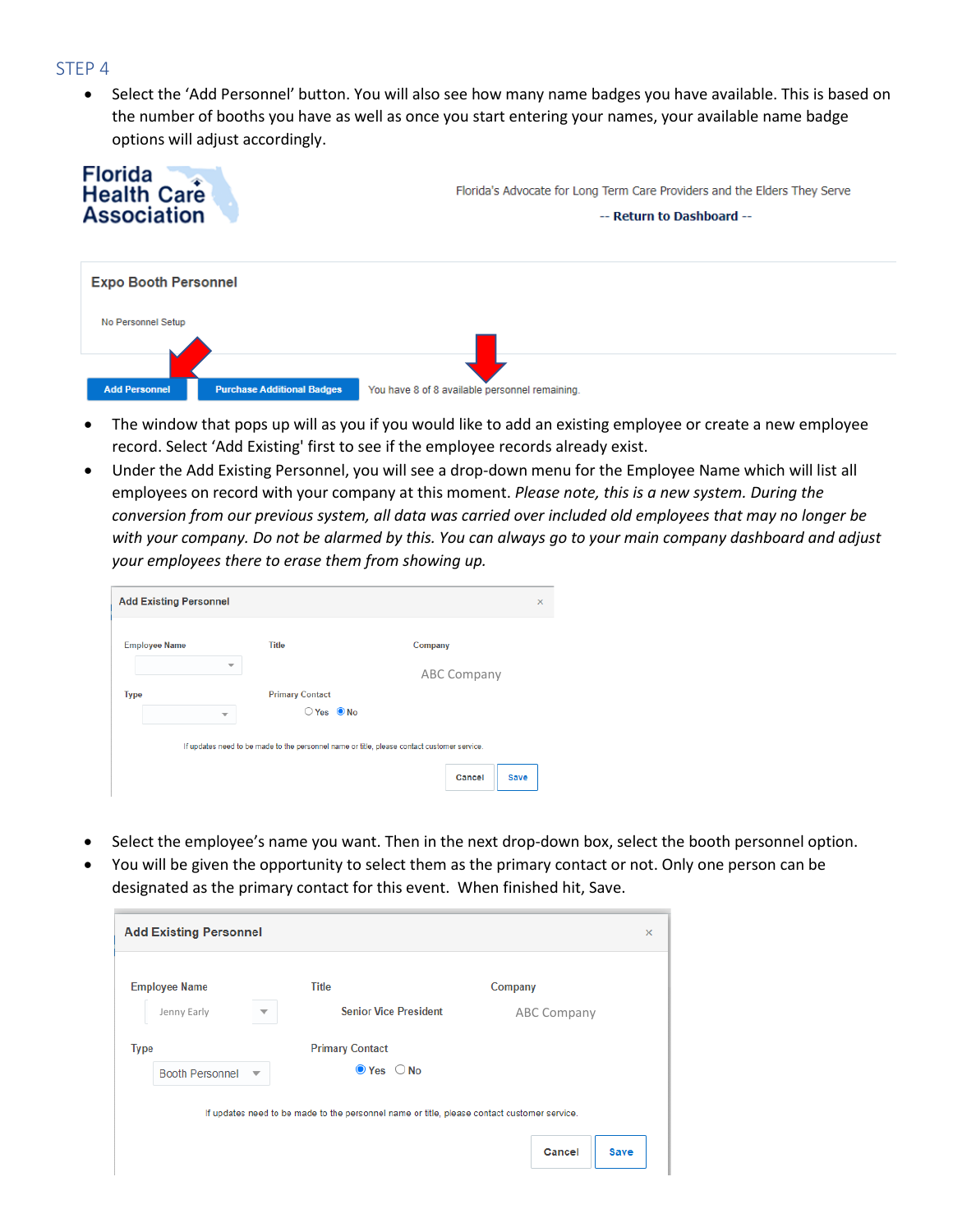#### STEP 5

- Repeat this step for all of your name badge requests.
- If one of your employees are not listed in the drop-down box, select the 'Add New' option and complete the information.

| <b>Add Personnel</b>                   |                                                                             |                        |             |                     | $\times$       |
|----------------------------------------|-----------------------------------------------------------------------------|------------------------|-------------|---------------------|----------------|
|                                        | Would you like to add an existing employee or create a new employee record? |                        |             |                     |                |
|                                        |                                                                             |                        |             | <b>Add Existing</b> | <b>Add New</b> |
| <b>Add/Edit Record</b>                 |                                                                             |                        | $\times$    |                     |                |
| <b>First Name</b>                      | <b>Last Name</b>                                                            |                        |             |                     |                |
| Email                                  | <b>Title</b>                                                                | Company<br>ABC Company |             |                     |                |
| <b>Type</b><br>$\overline{\mathbf{v}}$ | <b>Primary Contact</b><br>$OYes$ ONo                                        |                        |             |                     |                |
|                                        |                                                                             | Cancel                 | <b>Save</b> |                     |                |

## PURCHASING ADDITIONAL BADGES

• If you need to purchase additional badges past your allotted amount, you may do this for \$75 per badge.

**Purchase Additional Badges** You have 0 available personnel remaining.

- Select the Purchase Additional Badges option.
- On the new window, select the 'Additional Personnel Badges \$75 Available' so it is highlighted and click the 'Add' button to move it into your cart.

| <b>Additional Items</b>                                          | <b>My Cart</b>                                                                                                       |
|------------------------------------------------------------------|----------------------------------------------------------------------------------------------------------------------|
| Additional Personnel Badges \$75 Available(999)<br>$\mathcal{A}$ | Add<br>< <remove<br>Additional Items: \$0<br/>Order Total: \$0<br/>٠<br/>• Additional Booth Personnel: 0</remove<br> |